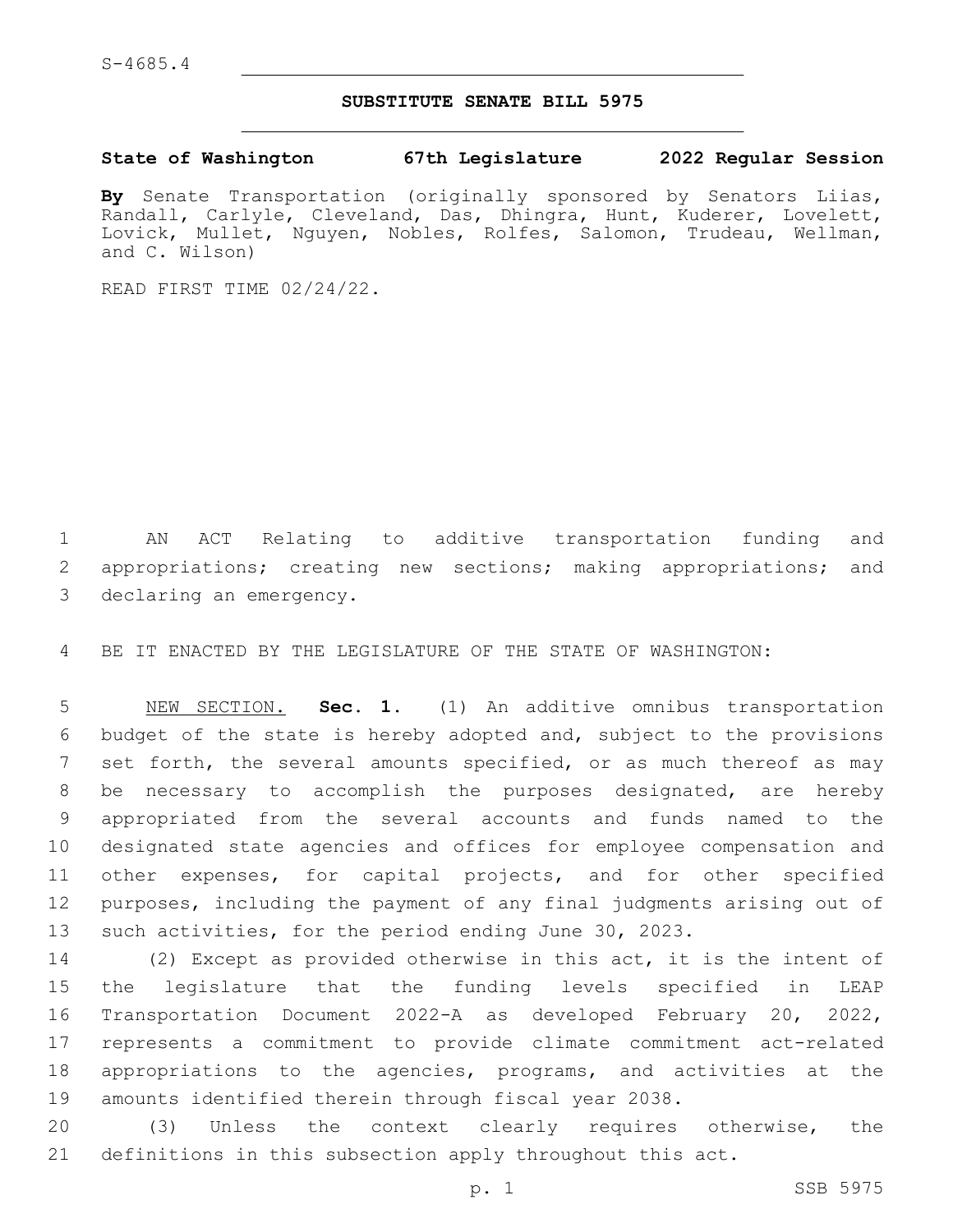(a) "Fiscal year 2022" or "FY 2022" means the fiscal year ending 2 June 30, 2022.

 (b) "Fiscal year 2023" or "FY 2023" means the fiscal year ending June 30, 2023.4

5 (c) "FTE" means full-time equivalent.

 (d) "Lapse" or "revert" means the amount shall return to an 7 unappropriated status.

 (e) "Provided solely" means the specified amount may be spent only for the specified purpose. Unless otherwise specifically authorized in this act, any portion of an amount provided solely for a specified purpose that is not expended subject to the specified conditions and limitations to fulfill the specified purpose shall 13 lapse.

 (f) "Reappropriation" means appropriation and, unless the context clearly provides otherwise, is subject to the relevant conditions and 16 limitations applicable to appropriations.

 (g) "LEAP" means the legislative evaluation and accountability 18 program committee.

### **2021-2023 FISCAL BIENNIUM**

# **TRANSPORTATION AGENCIES—OPERATING**

# NEW SECTION. **Sec. 201. FOR THE DEPARTMENT OF TRANSPORTATION— PUBLIC TRANSPORTATION—PROGRAM V**

 Climate Transit Programs Account—State Appropriation . . \$54,260,000 The appropriations in this section are subject to the following 25 conditions and limitations:

 (1) Except as otherwise provided in this section, \$4,680,000 of the climate transit programs account—state appropriation is provided solely for the projects and activities as listed in LEAP Transportation Document 2022 NL-3 as developed February 20, 2022. From the LEAP Transportation Document 2022 NL-3 as developed February 20, 2022, the department shall submit a ranked project list in three tiers to the transportation committees of the legislature and the office of financial management by December 1, 2022, based on community impacts of projects relating to the following minimum criteria:35

 (a) Direct benefit to overburdened communities as defined in RCW 70A.02.010 to mean a geographic area where vulnerable populations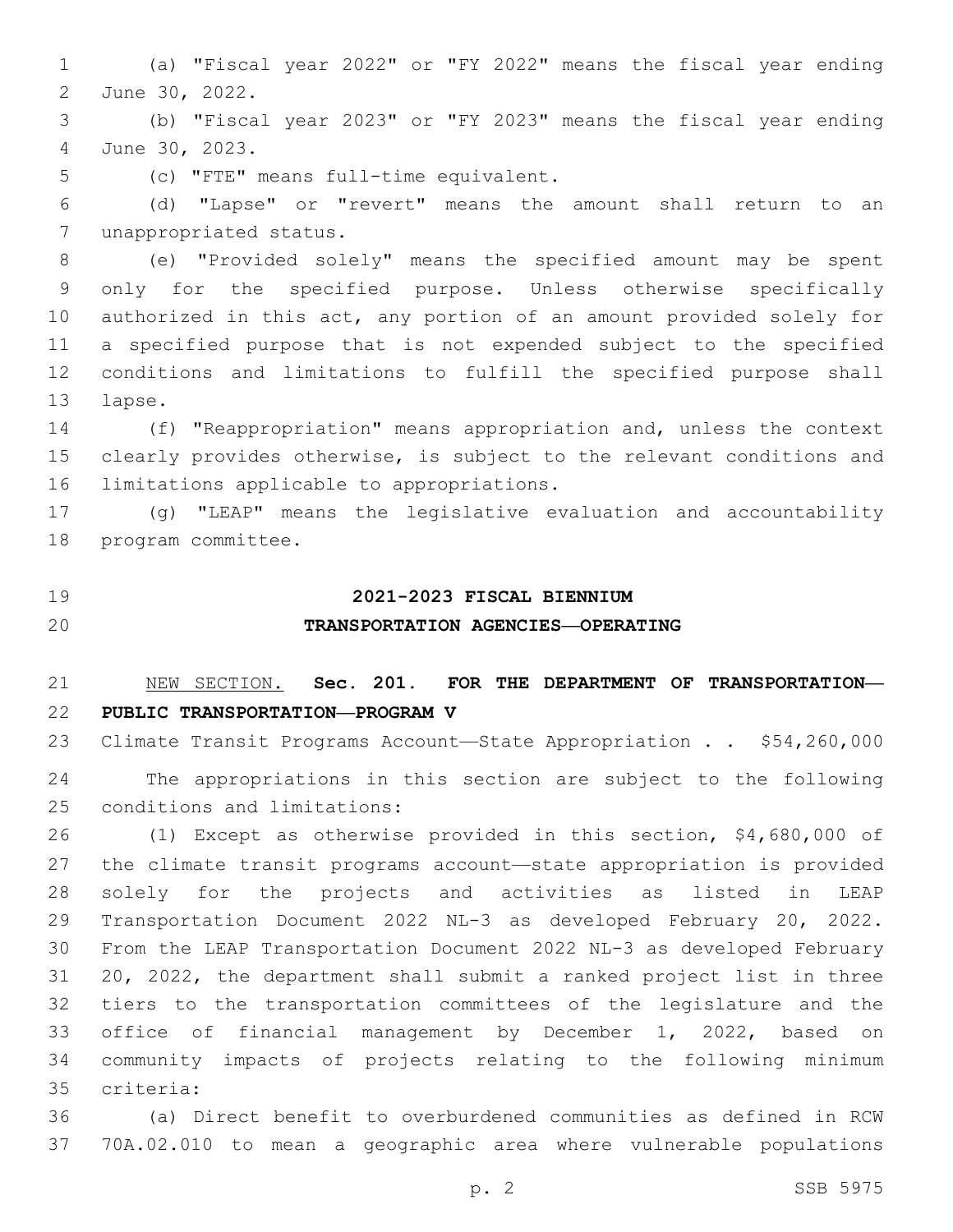face combined, multiple environmental harms and health impacts, and includes, but is not limited to, highly impacted communities as 3 defined in RCW 19.405.020;

 (b) Direct benefit to vulnerable populations as defined in RCW 70A.02.010 to mean population groups that are more likely to be at higher risk for poor health outcomes in response to environmental harms, due to adverse socioeconomic factors, such as unemployment, high housing and transportation costs relative to income, limited access to nutritious food and adequate health care, linguistic isolation, and other factors that negatively affect health outcomes 11 and increase vulnerability to the effects of environmental harms; and sensitivity factors, such as low birth weight and higher rates of hospitalization. Vulnerable populations include, but are not limited to: Racial or ethnic minorities; low-income populations; populations disproportionately impacted by environmental harms; and populations 16 of workers experiencing environmental harms;

 (c) Proportion of local household incomes at or below 200 percent 18 of the federal poverty level;

(d) Proportion of population with disabilities;

 (e) Burden of environmental health disparities, such as those indicated by the diesel pollution burden portion of the Washington environmental health disparities map developed by the department of 23 health, or other similar indicators;

 (f) Location on or adjacent to tribal lands or locations 25 providing essential services to tribal members.

 (2) \$14,120,000 of the climate transit programs account—state appropriation is provided solely for newly selected special needs 28 grants.

 (3) \$29,750,000 of the climate transit programs account—state appropriation is provided solely for transit support grants.

 (4) \$4,710,000 of the climate transit programs account—state appropriation is provided solely for newly selected green 33 transportation grants.

 (5) \$1,000,000 of the climate transit programs account—state appropriation is provided solely for newly selected transit coordination grants. The department shall give priority to grant proposals that promote the formation of joint partnerships between transit agencies or merge service delivery across entities.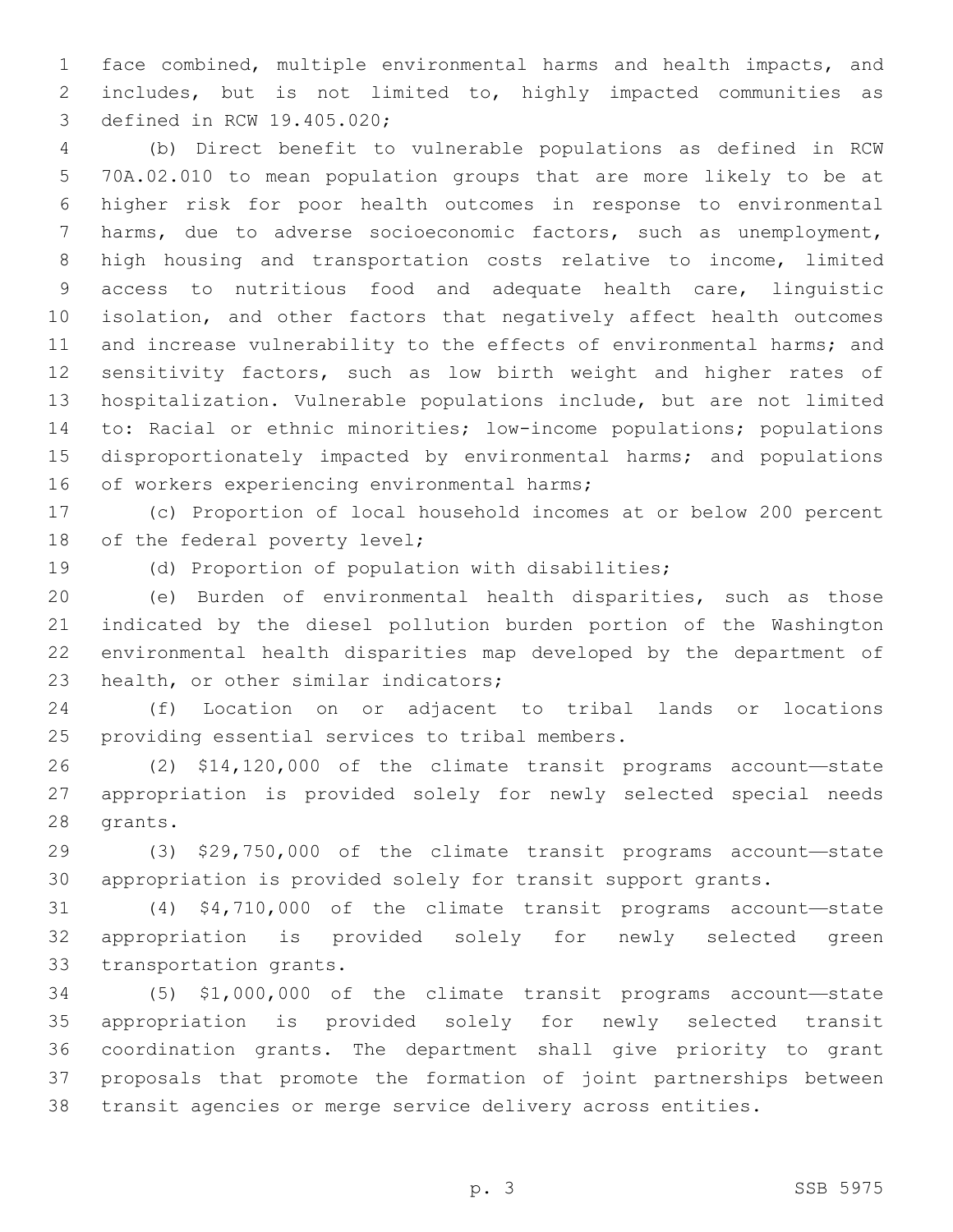#### **TRANSPORTATION AGENCIES—CAPITAL**

NEW SECTION. **Sec. 301. FOR THE TRANSPORTATION IMPROVEMENT BOARD**

| ٧ |     |  |
|---|-----|--|
|   | . . |  |

| ∠  | NEW SECTION. SEC. JUI. FOR INE IRANSPORIATION IMPROVEMENT BOARD      |
|----|----------------------------------------------------------------------|
| 3  | Climate Active Transportation Account-State                          |
| 4  | \$3,000,000                                                          |
| 5  | The appropriations in this section are subject to the following      |
| 6  | conditions and limitations: The entire climate active transportation |
| 7  | account-state appropriation is provided solely for newly selected    |
| 8  | complete streets grants.                                             |
|    |                                                                      |
| 9  | NEW SECTION. Sec. 302. FOR THE DEPARTMENT OF TRANSPORTATION-         |
| 10 | RAIL-PROGRAM Y-CAPITAL                                               |
| 11 | Carbon Emissions Reduction Account-State                             |
| 12 |                                                                      |
| 13 | The appropriation in this section is subject to the following        |
| 14 | conditions and limitations: \$50,000,000 of the carbon emissions     |
| 15 | reduction account-state appropriation is provided solely for state   |
| 16 | match contributions to support the department's application for      |
| 17 | pending federal grant opportunities. These funds are to remain in    |
| 18 | unallotted status and are available only upon receipt of federal     |
| 19 | funds.                                                               |

# NEW SECTION. **Sec. 303. FOR THE DEPARTMENT OF TRANSPORTATION— LOCAL PROGRAMS—PROGRAM Z—CAPITAL**

22 Climate Active Transportation Account-State

23 Appropriation . . . . . . . . . . . . . . . . . . \$19,360,000

 The appropriations in this section are subject to the following 25 conditions and limitations:

 (1) Except as otherwise provided in this section, \$6,890,000 of the climate active transportation account—state appropriation is provided solely for newly selected pedestrian and bicycle safety program projects as listed in LEAP Transportation Document 2022 NL-2 as developed February 20, 2022. From the LEAP Transportation Document 2022 NL-2 as developed February 20, 2022, the department shall submit a ranked project list in three tiers to the transportation committees of the legislature and the office of financial management by December 1, 2022, based on community impacts of projects relating to the 35 following minimum criteria: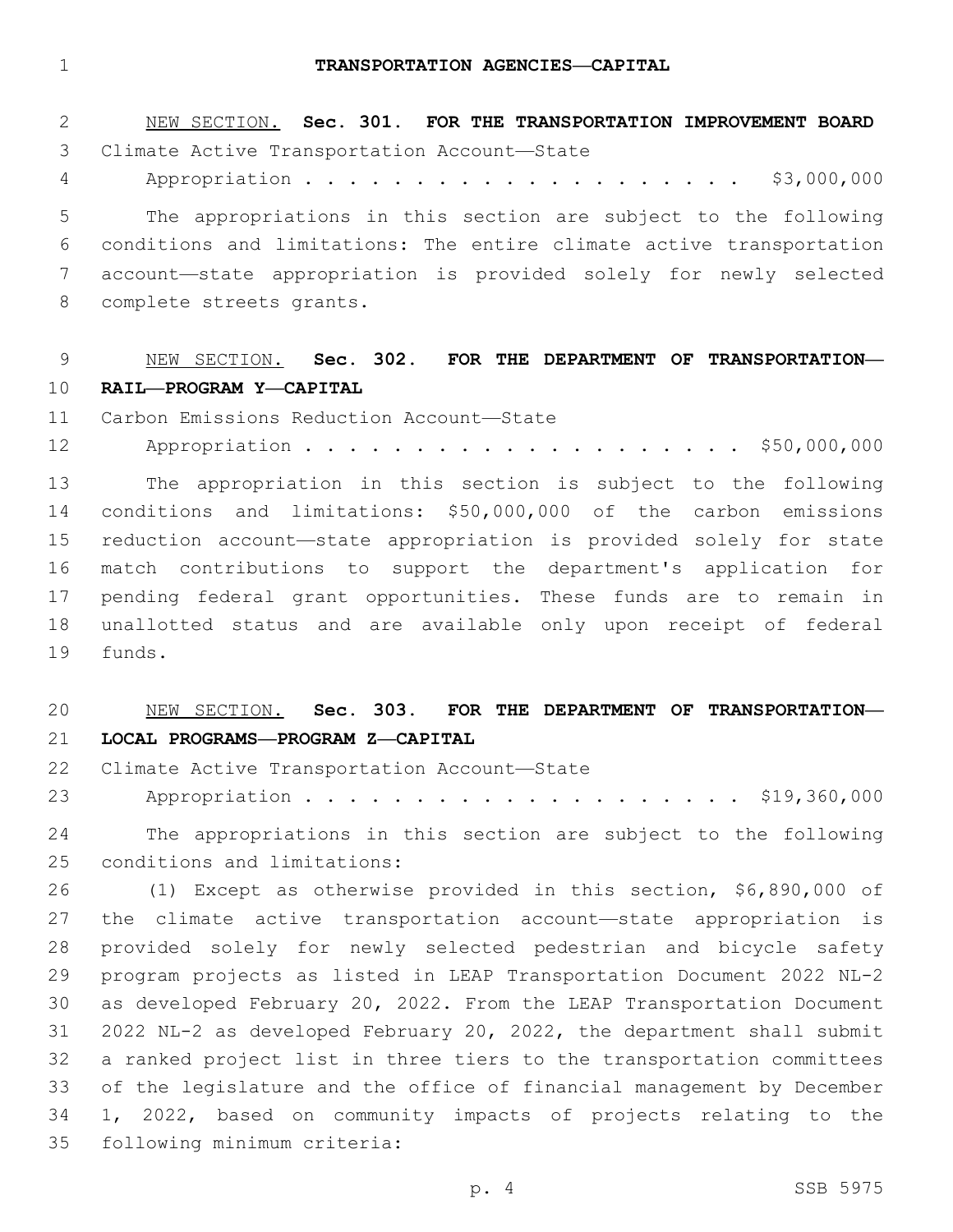(a) Direct benefit to overburdened communities as defined in RCW 70A.02.010 to mean a geographic area where vulnerable populations face combined, multiple environmental harms and health impacts, and includes, but is not limited to, highly impacted communities as 5 defined in RCW 19.405.020;

 (b) Direct benefit to vulnerable populations as defined in RCW 70A.02.010 to mean population groups that are more likely to be at higher risk for poor health outcomes in response to environmental harms, due to adverse socioeconomic factors, such as unemployment, high housing and transportation costs relative to income, limited access to nutritious food and adequate health care, linguistic isolation, and other factors that negatively affect health outcomes and increase vulnerability to the effects of environmental harms; and sensitivity factors, such as low birth weight and higher rates of hospitalization. Vulnerable populations include, but are not limited to: Racial or ethnic minorities; low-income populations; populations disproportionately impacted by environmental harms; and populations 18 of workers experiencing environmental harms;

 (c) Proportion of local household incomes at or below 200 percent 20 of the federal poverty level;

(d) Proportion of population with disabilities;

 (e) Burden of environmental health disparities, such as those indicated by the diesel pollution burden portion of the Washington environmental health disparities map developed by the department of 25 health, or other similar indicators;

 (f) Location on or adjacent to tribal lands or locations 27 providing essential services to tribal members.

 (2) \$6,830,000 of the climate active transportation account—state appropriation is provided solely for newly selected safe routes to 30 school grants.

 (3) \$5,640,000 of the climate active transportation account—state appropriation is provided solely for newly selected pedestrian and 33 bicycle grants.

 (4)(a) It is the intent of the legislature, over the first 5 years of the move ahead WA program, that \$50,000,000 will be provided to the Seattle department of transportation (SDOT) to implement Aurora Avenue North Safety Improvements (L4000154). Under this program, SDOT will be required to implement strategic transportation investments for the Aurora Ave N Corridor from N 90th St to N 105th St that ensure slow vehicle speeds, walkability, multimodal mobility,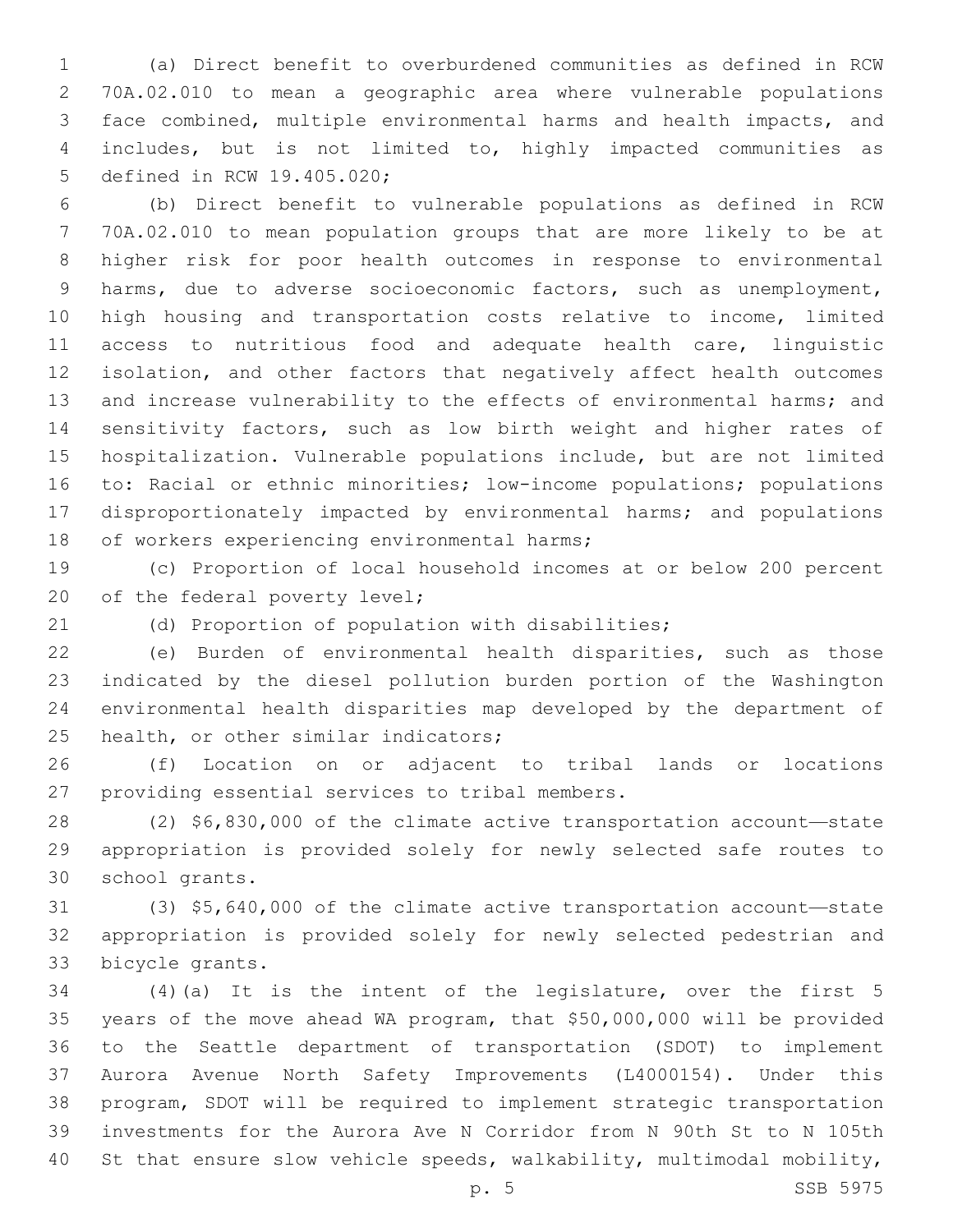safe routes to local schools, and safety for residents, which will demonstrate the benefits of similar transportation investments for other locations along Aurora Avenue and elsewhere. SDOT must convene a neighborhood oversight board consisting of residents of communities of the Aurora Ave N Corridor to prioritize investments and monitor project implementation. The oversight board should be composed of an equitable representation of local communities along the Aurora Ave N Corridor, including residents with disabilities. SDOT will ensure that the oversight board is consulted on a bimonthly basis during the 10 prioritization process.

 (b) The legislature intends, upon completion of the State Route 99/Aurora Avenue North Planning Study, that projects recommended in the study will be funded by this program. A specific focus must be on access management to consolidate driveways and improve safety for vulnerable users. This work must also include installation of full curb and sidewalks to improve safety, mobility, transit ridership, 17 equity, and work towards the goals set forth in vision zero, target zero, and the Washington state active transportation plan. SDOT must ensure the design and implementation of an accessible sidewalk network to support users with mobility limitations, convenient and accessible transit stops, all-ages-and-abilities bicycle facilities, and safe pedestrian-activated crosswalks that put safety over speed, balances the needs of different modes, reduces the level of traffic stress experienced by pedestrians and cyclists, connects to existing bicycle and transit networks, creates safe walking and bicycling routes to local schools including crosswalks, improves human and environmental health, and supports the surrounding neighborhoods. SDOT must coordinate with the Washington state department of transportation and King county metro in implementing the investments. SDOT must ensure that funds are maximized by limiting the percentage for planning, predesign, design, permitting, and environmental review 32 to ten percent of the total cost of each project.

 (c) The legislature intends that all Aurora Avenue North Safety Improvement projects funded in this program be completed by December 35 31, 2029, and that no funds may be expended for this purpose after 36 this date.

 (5) It is the intent of the legislature that \$14,000,000 will be provided for the Guemes Ferry Boat Replacement Project (L4000124).

# **TRANSFERS AND DISTRIBUTIONS**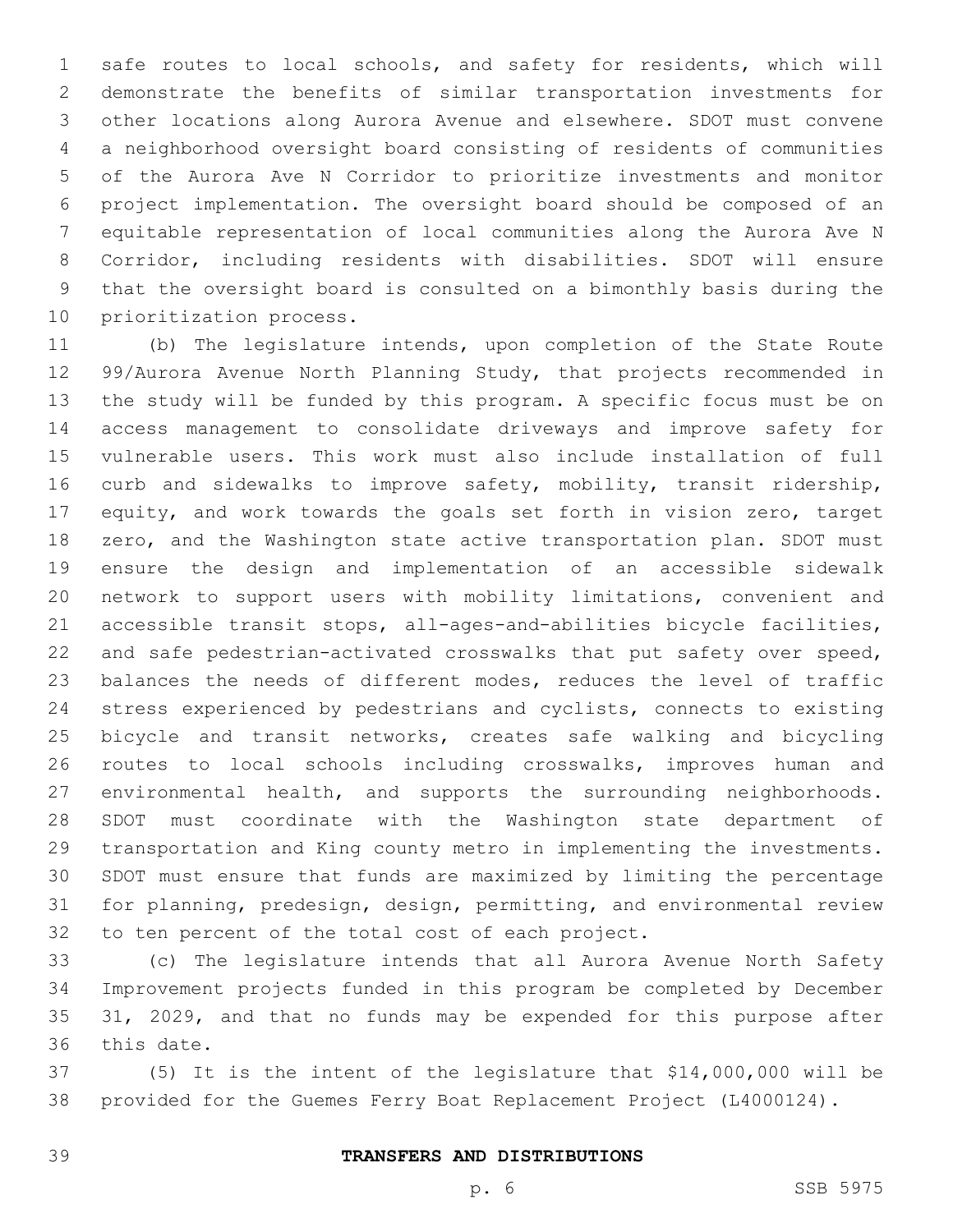NEW SECTION. **Sec. 401. FOR THE STATE TREASURER—ADMINISTRATIVE TRANSFERS** (1)(a) Multimodal Transportation Account—State Appropriation: For transfer to the Carbon Emissions Reduction4 Account—State. . . . . . . . . . . . . . . . . . . . . . \$127,000,000 (b) It is the intent of the legislature that this transfer is temporary, for the purpose of ensuring a positive account balance for the remainder of the 2021-2023 biennium. An equivalent reimbursing 9 transfer is to occur in 2023-2025. (2) Carbon Emissions Reduction Account—State Appropriation: 11 For transfer to the Climate Active Transportation Account—State. . . . . . . . . . . . . . . . . . . . . . \$22,360,000 (3) Carbon Emissions Reduction Account—State Appropriation: 14 For transfer to the Climate Transit Programs Account—State. . . . . . . . . . . . . . . . . . . . . . \$54,260,000 (4)(a) Carbon Emissions Reduction Account—State Appropriation: 17 For transfer to the Puget Sound Ferry Operations Account—State. . . . . . . . . . . . . . . . . . . . . . . . \$600,000 (b) The amount transferred in this subsection represents an estimate of fare replacement revenue to account for the implementation of 18 and under fare-free policies.

# **MISCELLANEOUS**

 NEW SECTION. **Sec. 501.** If any provision of this act or its application to any person or circumstance is held invalid, the remainder of the act or the application of the provision to other persons or circumstances is not affected.

 NEW SECTION. **Sec. 502.** This act is necessary for the immediate 28 preservation of the public peace, health, or safety, or support of the state government and its existing public institutions, and takes effect immediately.

(End of Bill)